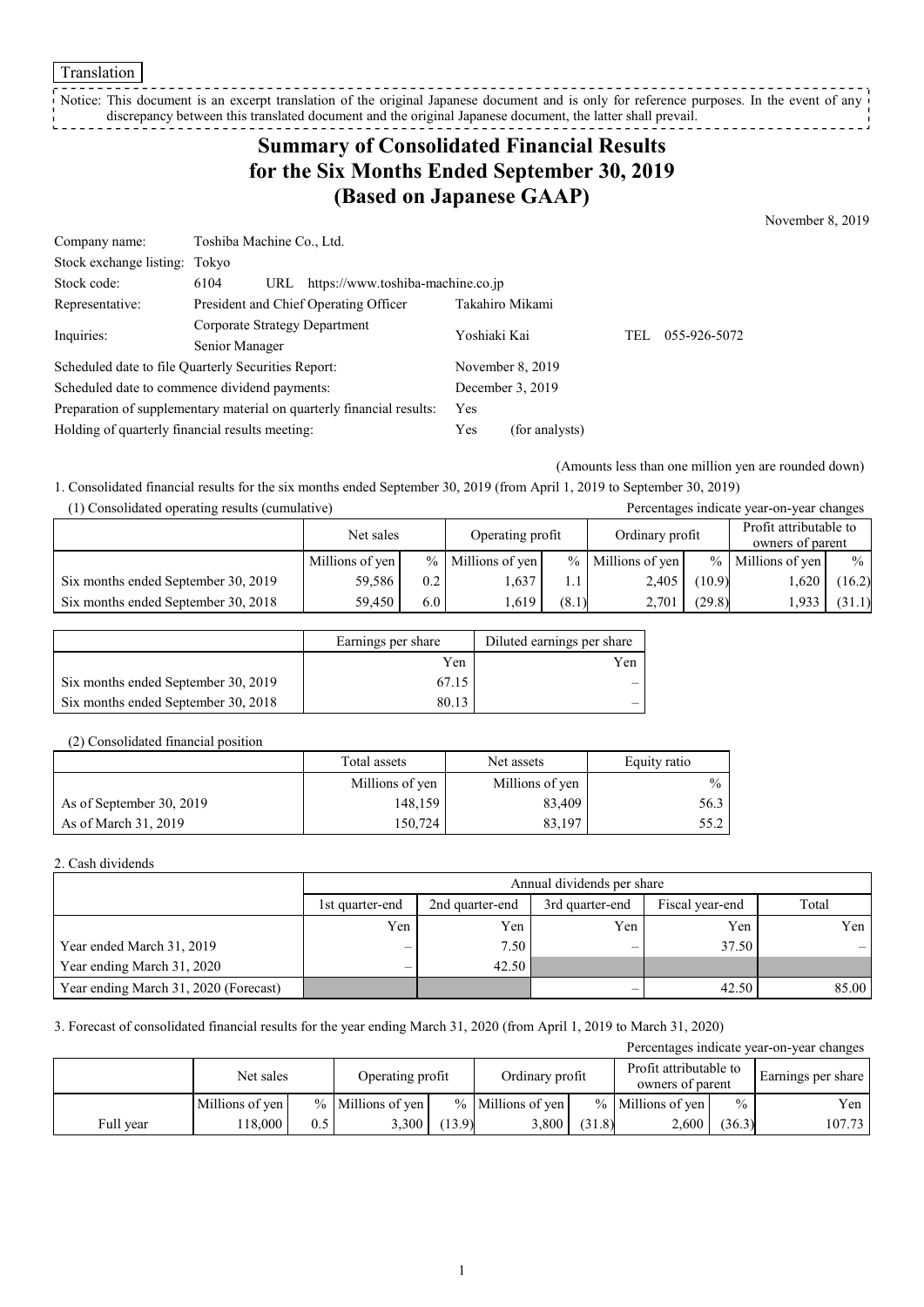| 4. Notes                                                                                                                  |                  |                                                         |                |                   |
|---------------------------------------------------------------------------------------------------------------------------|------------------|---------------------------------------------------------|----------------|-------------------|
| (1) Changes in significant subsidiaries during the six months ended September 30, 2019                                    |                  |                                                         |                |                   |
| (changes in specified subsidiaries resulting in the change in scope of consolidation):                                    |                  |                                                         | N <sub>o</sub> |                   |
| (2) Application of special accounting methods for preparing quarterly consolidated financial statements:                  |                  |                                                         | No.            |                   |
| (3) Changes in accounting policies, changes in accounting estimates, and restatement of prior period financial statements |                  |                                                         |                |                   |
| Changes in accounting policies due to revisions to accounting standards and other regulations:                            |                  |                                                         |                |                   |
| Changes in accounting policies due to other reasons:                                                                      |                  |                                                         | No             |                   |
| Changes in accounting estimates:                                                                                          |                  |                                                         | No             |                   |
| Restatement of prior period financial statements:                                                                         |                  |                                                         | No             |                   |
| (4) Number of issued shares (common shares)                                                                               |                  |                                                         |                |                   |
| Total number of issued shares at the end of the period (including treasury shares)                                        |                  |                                                         |                |                   |
| As of September 30, 2019<br>29,977,106 shares   As of March 31, 2019                                                      |                  |                                                         |                | 29,977,106 shares |
| Number of treasury shares at the end of the period                                                                        |                  |                                                         |                |                   |
| As of September 30, 2019                                                                                                  | 5,841,875 shares | As of March 31, 2019                                    |                | 5,841,537 shares  |
| Average number of shares during the period (cumulative from the beginning of the fiscal year)                             |                  |                                                         |                |                   |
| Six months ended September 30, 2019                                                                                       |                  | 24,135,385 shares   Six months ended September 30, 2018 |                | 24,136,245 shares |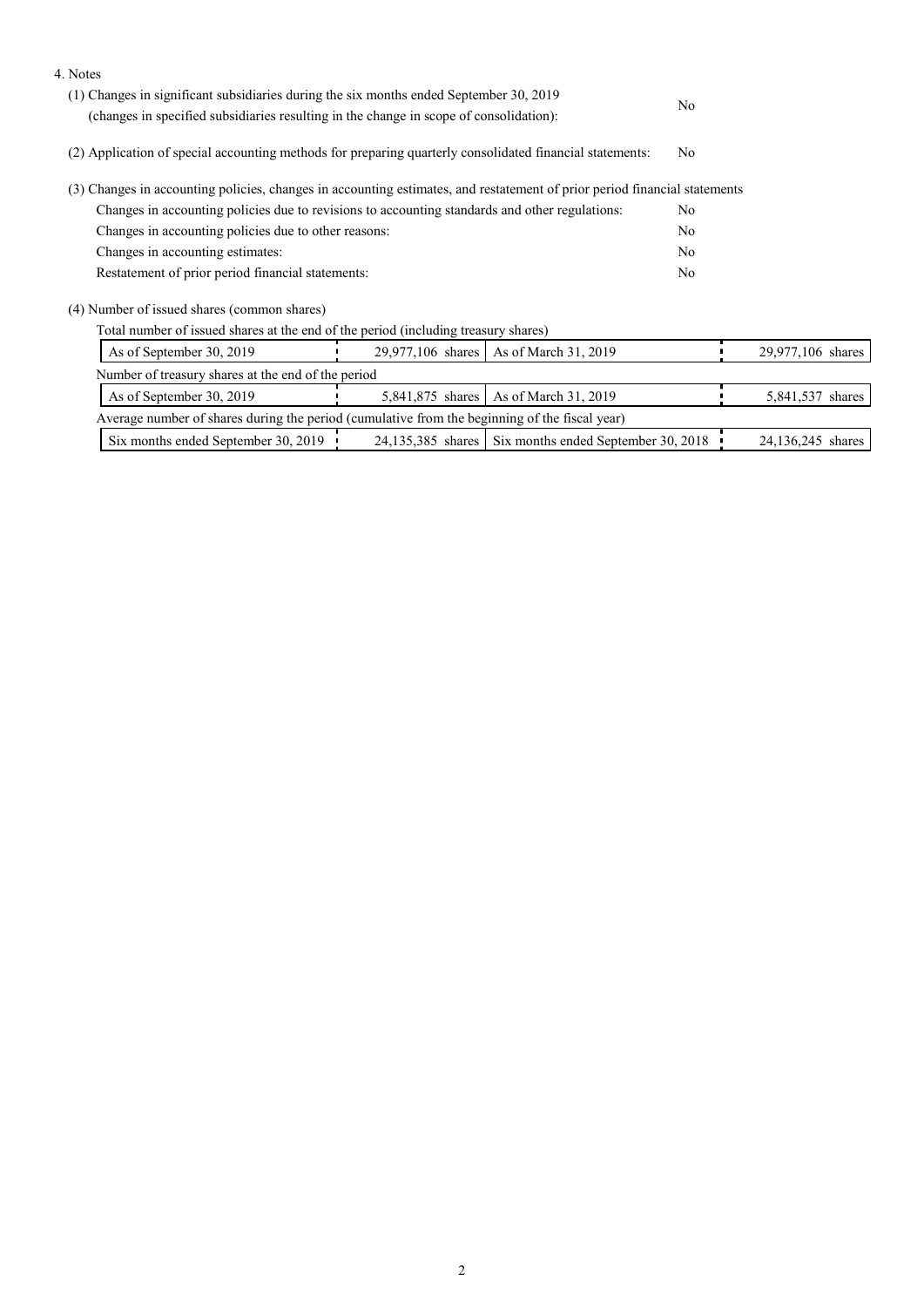## **Quarterly consolidated financial statements**

**Consolidated balance sheets** 

|                                              |                      | (Millions of yen)        |
|----------------------------------------------|----------------------|--------------------------|
|                                              | As of March 31, 2019 | As of September 30, 2019 |
| Assets                                       |                      |                          |
| Current assets                               |                      |                          |
| Cash and deposits                            | 25,592               | 24,074                   |
| Notes and accounts receivable - trade        | 37,405               | 38,241                   |
| Merchandise and finished goods               | 12,153               | 10,702                   |
| Work in process                              | 29,793               | 31,117                   |
| Raw materials and supplies                   | 73                   | 61                       |
| Other                                        | 3,909                | 2,416                    |
| Allowance for doubtful accounts              | (89)                 | (59)                     |
| Total current assets                         | 108,838              | 106,555                  |
| Non-current assets                           |                      |                          |
| Property, plant and equipment                |                      |                          |
| Buildings and structures                     | 39,350               | 39,069                   |
| Accumulated depreciation and impairment loss | (28,052)             | (28, 156)                |
| Buildings and structures, net                | 11,297               | 10,913                   |
| Machinery, equipment and vehicles            | 24,185               | 24,342                   |
| Accumulated depreciation and impairment loss | (21,964)             | (22,020)                 |
| Machinery, equipment and vehicles, net       | 2,220                | 2,321                    |
| Land                                         | 6,460                | 6,462                    |
| Leased assets                                | 264                  | 246                      |
| Accumulated depreciation and impairment loss | (160)                | (140)                    |
| Leased assets, net                           | 104                  | 105                      |
| Construction in progress                     | 130                  | 57                       |
| Other                                        | 7,428                | 7,375                    |
| Accumulated depreciation and impairment loss | (6,877)              | (6,872)                  |
| Other, net                                   | 550                  | 502                      |
| Total property, plant and equipment          | 20,765               | 20,364                   |
| Intangible assets                            |                      |                          |
| Other                                        | 641                  | 590                      |
| Total intangible assets                      | 641                  | 590                      |
| Investments and other assets                 |                      |                          |
| Investment securities                        | 18,379               | 18,917                   |
| Long-term loans receivable                   | 16                   | 14                       |
| Deferred tax assets                          | 703                  | 683                      |
| Other                                        | 1,726                | 2,052                    |
| Allowance for doubtful accounts              | (345)                | (1,019)                  |
| Total investments and other assets           | 20,479               | 20,649                   |
| Total non-current assets                     |                      | 41,604                   |
|                                              | 41,885               |                          |
| Total assets                                 | 150,724              | 148,159                  |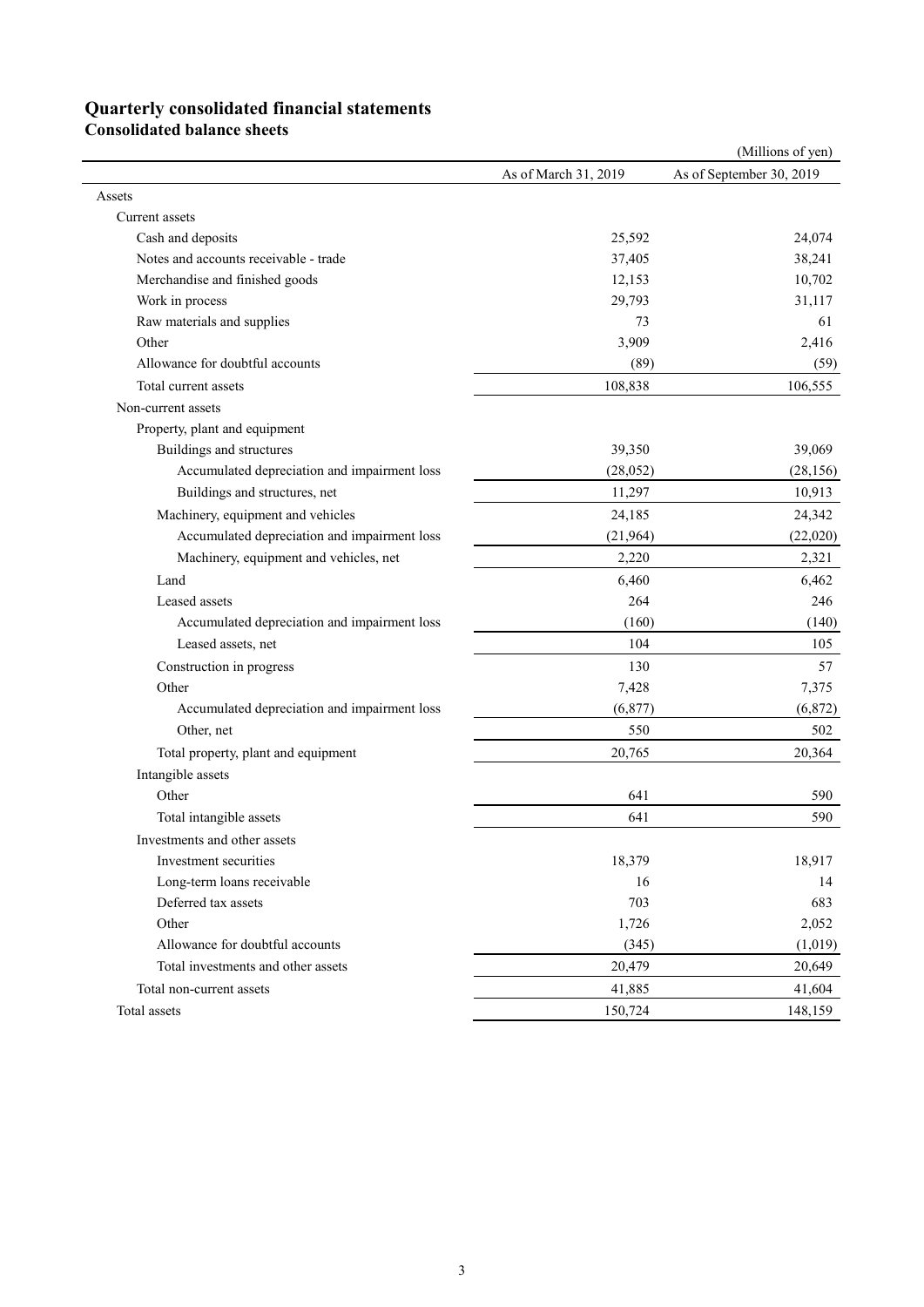|                                                            |                      | (Millions of yen)        |
|------------------------------------------------------------|----------------------|--------------------------|
|                                                            | As of March 31, 2019 | As of September 30, 2019 |
| Liabilities                                                |                      |                          |
| Current liabilities                                        |                      |                          |
| Notes and accounts payable - trade                         | 28,207               | 27,202                   |
| Short-term borrowings                                      | 10,090               | 10,090                   |
| Income taxes payable                                       | 466                  | 590                      |
| Accrued expenses                                           | 4,854                | 4,782                    |
| Provision for product warranties                           | 604                  | 662                      |
| Advances received                                          | 7,842                | 6,309                    |
| Other                                                      | 1,423                | 1,154                    |
| Total current liabilities                                  | 53,488               | 50,792                   |
| Non-current liabilities                                    |                      |                          |
| Long-term borrowings                                       | 4,300                | 4,300                    |
| Long-term accounts payable - other                         | 5                    | 5                        |
| Deferred tax liabilities                                   | 66                   | 54                       |
| Provision for retirement benefits for directors (and other |                      |                          |
| officers)                                                  | 32                   | 36                       |
| Retirement benefit liability                               | 9,475                | 9,387                    |
| Asset retirement obligations                               | 51                   | 52                       |
| Other                                                      | 105                  | 121                      |
| Total non-current liabilities                              | 14,037               | 13,957                   |
| <b>Total liabilities</b>                                   | 67,526               | 64,749                   |
| Net assets                                                 |                      |                          |
| Shareholders' equity                                       |                      |                          |
| Share capital                                              | 12,484               | 12,484                   |
| Capital surplus                                            | 11,538               | 11,538                   |
| Retained earnings                                          | 71,983               | 72,698                   |
| Treasury shares                                            | (16, 375)            | (16, 376)                |
| Total shareholders' equity                                 | 79,630               | 80,345                   |
| Accumulated other comprehensive income                     |                      |                          |
| Valuation difference on available-for-sale securities      | 2,844                | 2,948                    |
| Deferred gains or losses on hedges                         | $\boldsymbol{0}$     |                          |
| Foreign currency translation adjustment                    | 1,711                | 1,035                    |
| Remeasurements of defined benefit plans                    | (988)                | (919)                    |
| Total accumulated other comprehensive income               | 3,566                | 3,064                    |
| Total net assets                                           | 83,197               | 83,409                   |
| Total liabilities and net assets                           | 150,724              | 148,159                  |
|                                                            |                      |                          |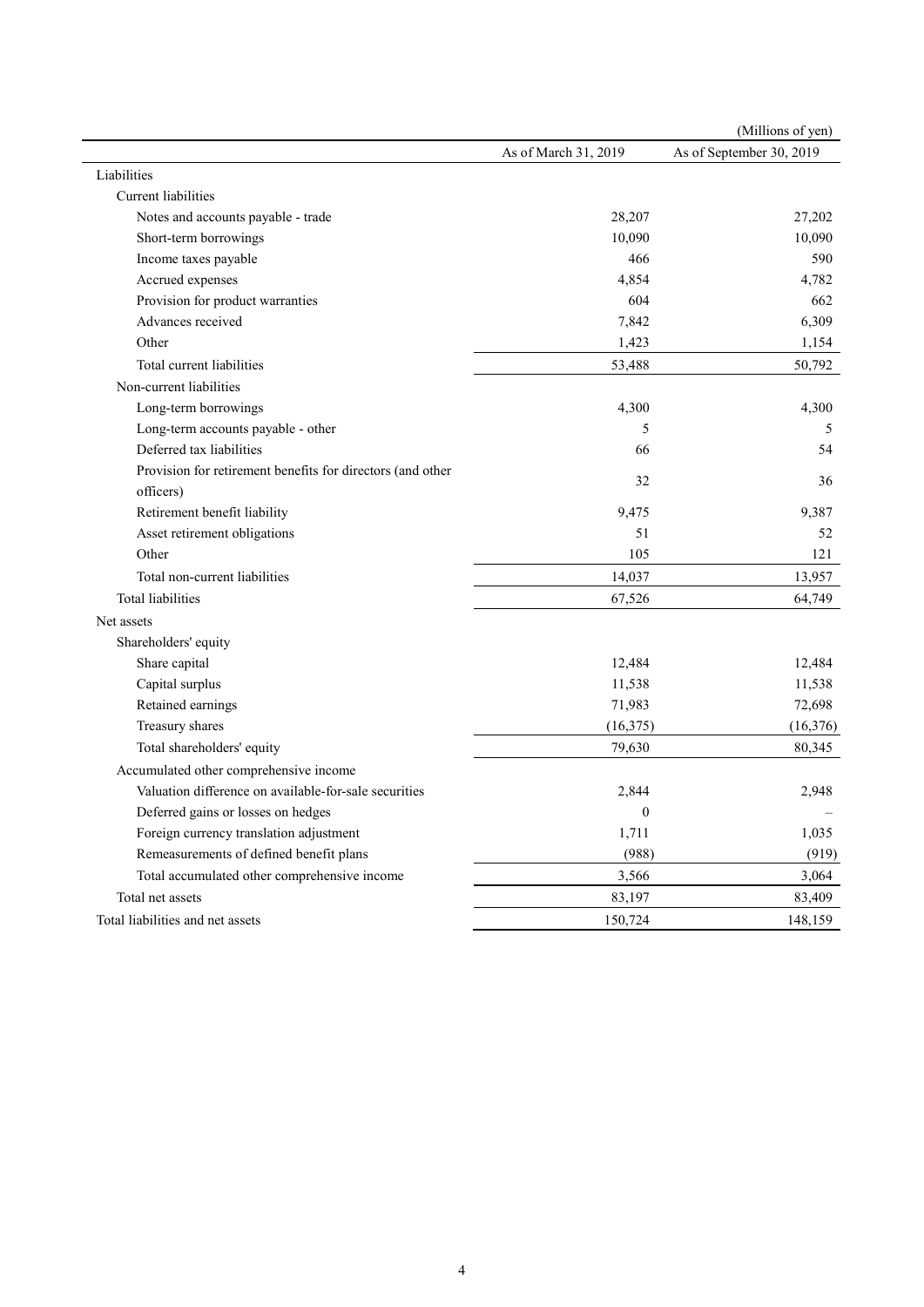### **Consolidated statements of income (cumulative) and consolidated statements of comprehensive income (cumulative)**

**Consolidated statements of income (cumulative)**

|                                                               |                    | (Millions of yen)  |
|---------------------------------------------------------------|--------------------|--------------------|
|                                                               | Six months ended   | Six months ended   |
|                                                               | September 30, 2018 | September 30, 2019 |
| Net sales                                                     | 59,450             | 59,586             |
| Cost of sales                                                 | 43,127             | 42,583             |
| Gross profit                                                  | 16,322             | 17,003             |
| Selling, general and administrative expenses                  | 14,703             | 15,366             |
| Operating profit                                              | 1,619              | 1,637              |
| Non-operating income                                          |                    |                    |
| Interest income                                               | 27                 | 26                 |
| Dividend income                                               | 216                | 219                |
| Rental income                                                 | 27                 | 24                 |
| Share of profit of entities accounted for using equity method | 617                | 546                |
| Foreign exchange gains                                        | 281                | 28                 |
| Other                                                         | 129                | 99                 |
| Total non-operating income                                    | 1,298              | 945                |
| Non-operating expenses                                        |                    |                    |
| Interest expenses                                             | 40                 | 40                 |
| Brand fee expense                                             | 50                 | 56                 |
| Other                                                         | 125                | 79                 |
| Total non-operating expenses                                  | 217                | 177                |
| Ordinary profit                                               | 2,701              | 2,405              |
| Extraordinary income                                          |                    |                    |
| Gain on sales of non-current assets                           | $\overline{4}$     | $\mathbf{1}$       |
| Gain on sales of investment securities                        | 83                 |                    |
| Total extraordinary income                                    | 87                 | $\mathbf{1}$       |
| <b>Extraordinary losses</b>                                   |                    |                    |
| Loss on disposal of non-current assets                        | 13                 | 24                 |
| Total extraordinary losses                                    | 13                 | 24                 |
| Profit before income taxes                                    | 2,774              | 2,383              |
| Income taxes - current                                        | 934                | 817                |
| Income taxes - deferred                                       | (93)               | (54)               |
| Total income taxes                                            | 840                | 762                |
| Profit                                                        | 1,933              | 1,620              |
| Profit attributable to owners of parent                       | 1,933              | 1,620              |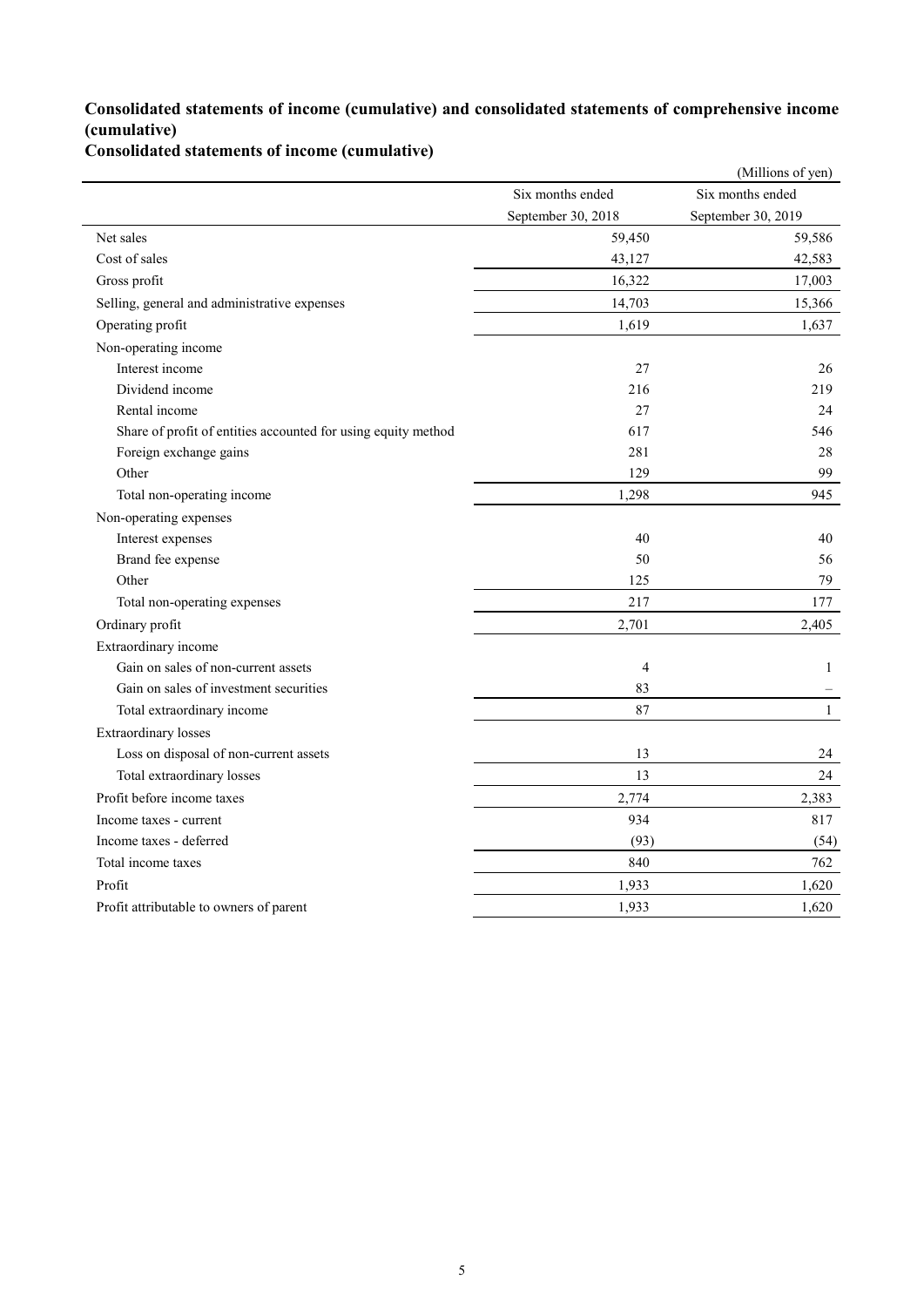|                                                           |                    | (Millions of yen)  |
|-----------------------------------------------------------|--------------------|--------------------|
|                                                           | Six months ended   | Six months ended   |
|                                                           | September 30, 2018 | September 30, 2019 |
| Profit                                                    | 1,933              | 1,620              |
| Other comprehensive income                                |                    |                    |
| Valuation difference on available-for-sale securities     | 162                | 119                |
| Deferred gains or losses on hedges                        | (0)                | (0)                |
| Foreign currency translation adjustment                   | 216                | (676)              |
| Remeasurements of defined benefit plans, net of tax       | 81                 | 63                 |
| Share of other comprehensive income of entities accounted | (17)               | (9)                |
| for using equity method                                   |                    |                    |
| Total other comprehensive income                          | 442                | (502)              |
| Comprehensive income                                      | 2,376              | 1,117              |
| Comprehensive income attributable to                      |                    |                    |
| Comprehensive income attributable to owners of parent     | 2,376              | 1,117              |
| Comprehensive income attributable to non-controlling      |                    |                    |
| interests                                                 |                    |                    |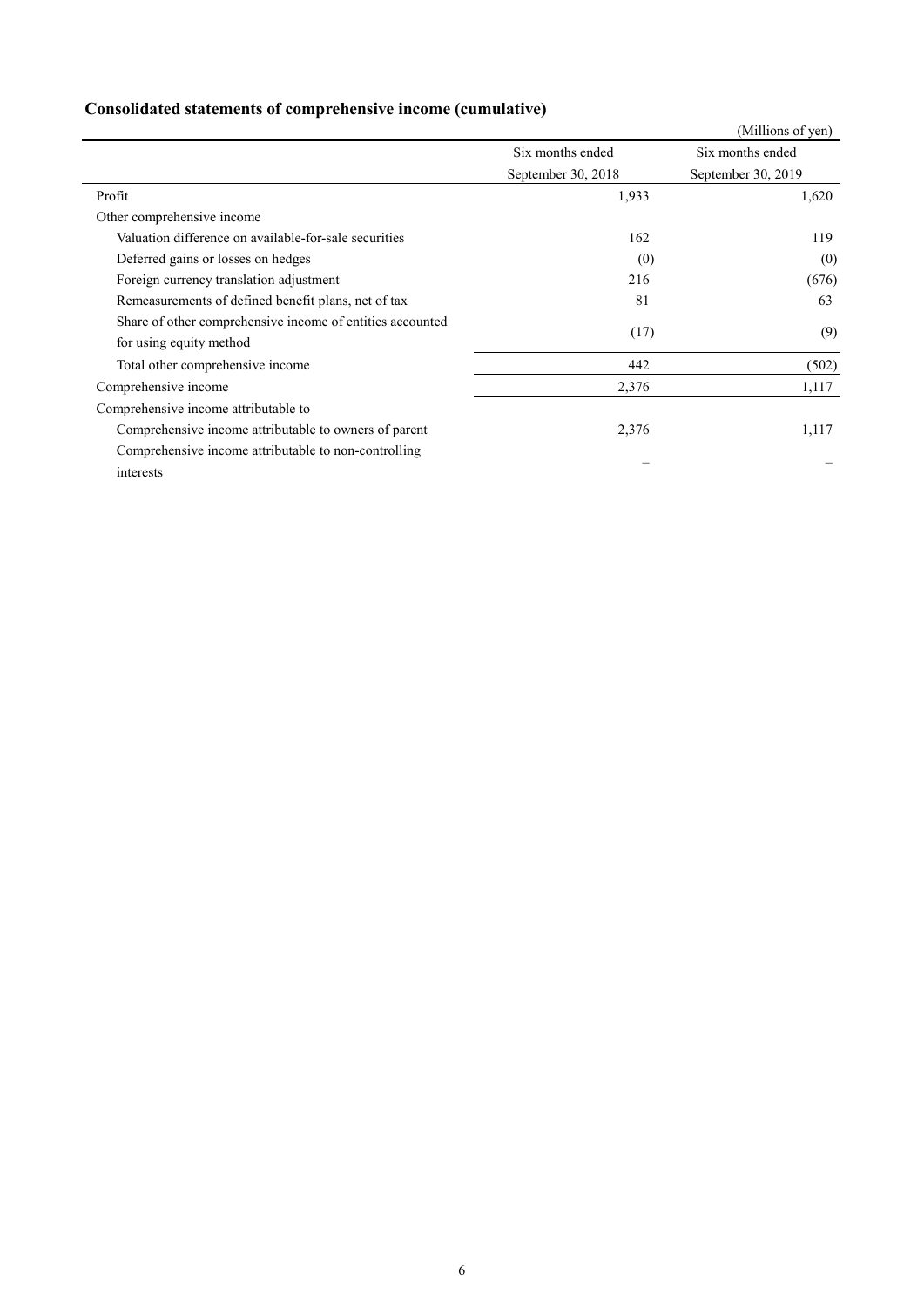### **Consolidated statements of cash flows**

|                                                               |                                        | (Millions of yen)                      |
|---------------------------------------------------------------|----------------------------------------|----------------------------------------|
|                                                               | Six months ended<br>September 30, 2018 | Six months ended<br>September 30, 2019 |
|                                                               |                                        |                                        |
| Cash flows from operating activities                          |                                        |                                        |
| Profit before income taxes                                    | 2,774                                  | 2,383                                  |
| Depreciation                                                  | 924                                    | 870                                    |
| Increase (decrease) in allowance for doubtful accounts        | 19                                     | 643                                    |
| Increase (decrease) in provision for product warranties       | 49                                     | 57                                     |
| Increase (decrease) in provision for retirement benefits for  |                                        |                                        |
| directors (and other officers)                                | (4)                                    | 3                                      |
| Increase (decrease) in retirement benefit liability           | 98                                     | (23)                                   |
| Interest and dividend income                                  | (243)                                  | (246)                                  |
| Interest expenses                                             | 40                                     | 40                                     |
| Loss (gain) on sales of investment securities                 | (83)                                   |                                        |
| Loss (gain) on sales and retirement of property, plant and    |                                        |                                        |
| equipment and intangible assets                               | 9                                      | 22                                     |
| Share of loss (profit) of entities accounted for using equity |                                        |                                        |
| method                                                        | (617)                                  | (546)                                  |
| Decrease (increase) in trade receivables                      | (1, 850)                               | (835)                                  |
| Decrease (increase) in inventories                            | (4,130)                                | 138                                    |
| Increase (decrease) in trade payables                         | (1,082)                                | (1,011)                                |
| Increase (decrease) in advances received                      | 1,167                                  | (1, 532)                               |
| Increase (decrease) in accrued expenses                       | 62                                     | (71)                                   |
| Increase (decrease) in deposits received                      | 23                                     | (100)                                  |
| Increase (decrease) in accounts payable - other               | (13)                                   | (159)                                  |
| Other, net                                                    | 1,503                                  | 1,375                                  |
| Subtotal                                                      | (1,353)                                | 1,007                                  |
| Interest and dividends received                               | 514                                    | 517                                    |
| Interest paid                                                 | (48)                                   | (40)                                   |
| Income taxes paid                                             | (1,099)                                | (645)                                  |
|                                                               |                                        | 838                                    |
| Net cash provided by (used in) operating activities           | (1,986)                                |                                        |
| Cash flows from investing activities                          |                                        |                                        |
| Purchase of property, plant and equipment                     | (296)                                  | (499)                                  |
| Proceeds from sales of property, plant and equipment          | 5                                      | 1                                      |
| Purchase of intangible assets                                 | (16)                                   | (43)                                   |
| Proceeds from sales of investment securities                  | 140                                    | 164                                    |
| Purchase of shares of subsidiaries and associates             | (400)                                  | (98)                                   |
| Payments for investments in capital of subsidiaries and       |                                        | (379)                                  |
| associates                                                    |                                        |                                        |
| Decrease (increase) in short-term loans receivable            | (0)                                    | (2)                                    |
| Collection of long-term loans receivable                      | 1                                      | 1                                      |
| Other, net                                                    | 5                                      | 13                                     |
| Net cash provided by (used in) investing activities           | (560)                                  | (843)                                  |
| Cash flows from financing activities                          |                                        |                                        |
| Proceeds from long-term borrowings                            | 4,300                                  |                                        |
| Repayments of long-term borrowings                            | (4,300)                                |                                        |
| Purchase of treasury shares                                   | (1)                                    | (0)                                    |
| Dividends paid                                                | (844)                                  | (905)                                  |
| Other, net                                                    | (16)                                   | (16)                                   |
| Net cash provided by (used in) financing activities           | (862)                                  | (922)                                  |